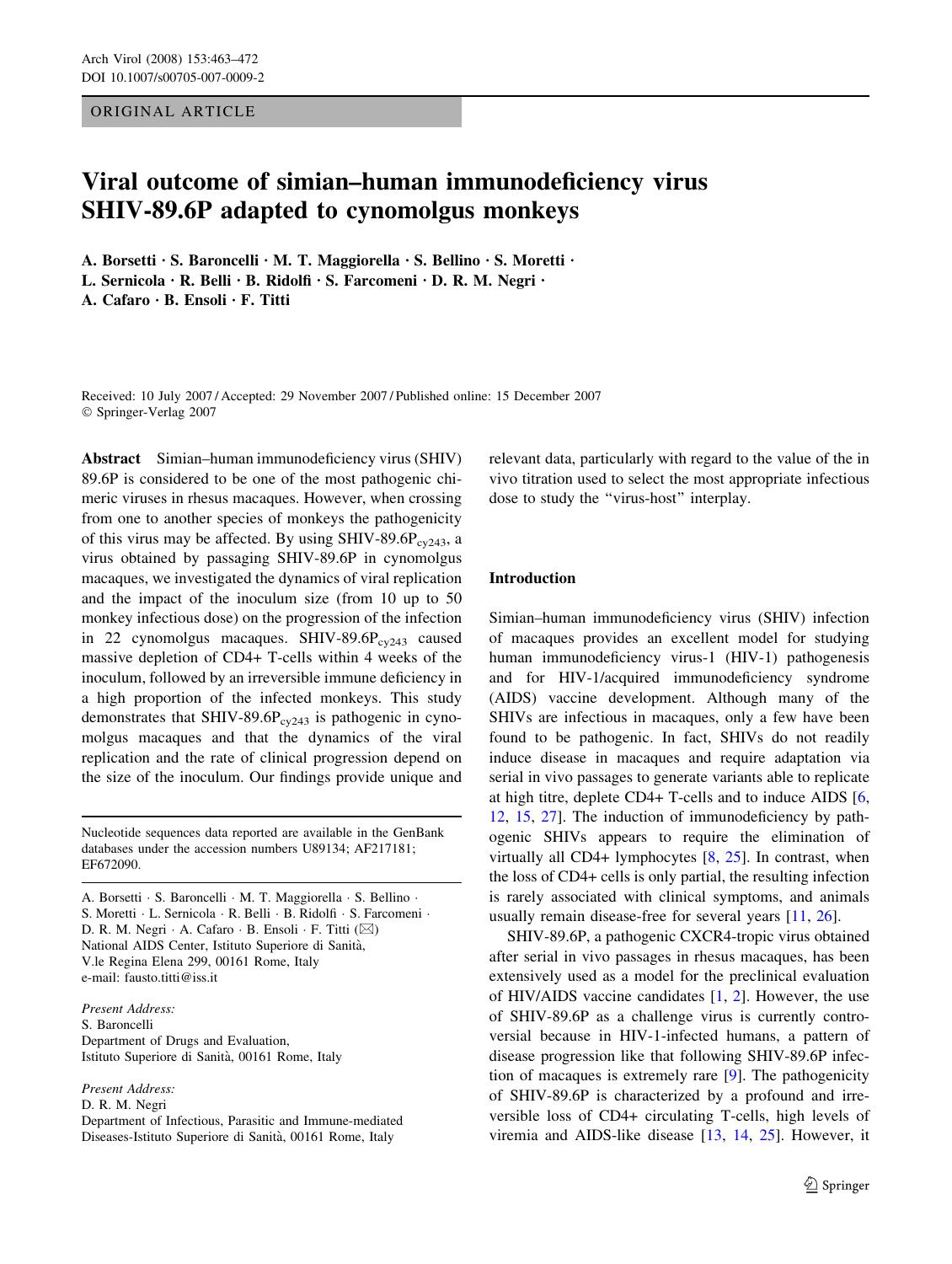has been recently shown that infection with this virus in Chinese rhesus macaques and cynomolgus macaques results in lower levels of plasma viremia, CD4+ T depletion, and a more attenuated pathogenicity as compared to Indian rhesus macaques [[26\]](#page-8-0). The different clinical outcome observed in these monkey species has been related to genetic factors or to differences in the host immune response to the virus [[26\]](#page-8-0).

In the present study, we report results obtained by infecting 22 cynomolgus macaques with different doses of SHIV-89.6P $_{cv243}$ , a virus obtained by in vivo passage of the rhesus-derived SHIV-89.6P in cynomolgus macaques  $[3, 4, 18]$  $[3, 4, 18]$  $[3, 4, 18]$  $[3, 4, 18]$  $[3, 4, 18]$ . SHIV-89.6P<sub>cy243</sub> was highly pathogenic in this monkey species, as evidenced by the dose-dependent levels of plasma viremia, the rapid decline of CD4+ T-cells and by the survival rates of infected monkeys.

To ensure infection success in the experimental infection of macaques, the doses of the challenge virus are usually much higher than those estimated to be transmitted in the course of natural HIV infection, or, inappropriately, tissue culture infectious doses  $(TCID_{50})$  are used, which do not reflect the situation in vivo [[24\]](#page-8-0). Here, we provide clear evidence that the infectious dose, obtained by performing a rigorous in vivo virus titration, affects the clinical progression to AIDS in cynomolgus monkeys.

#### Materials and methods

## Animals

Twenty-two adult cynomolgus macaques (Macaca fascicularis) imported from Mauritius and tested seronegative for STLV-1, SIV, simian Type D retrovirus and simian herpes B virus infections, were housed in single cages within level 3 biosafety facilities according to the European guidelines for nonhuman primate care (EEC, Directive No. 86-609, November 24, 1986). Before the start of the experimentation, the animal protocol received approval from the ethics committee of the Istituto Superiore di Sanita`. Animals were clinically examined, and weight and rectal temperature were measured while they were under ketamine hydrochloride anaesthesia (10 mg/kg). Macaques used in this study were part of different experimental protocols as naïve or control groups. Control animals were treated with different adjuvants. Adjuvants included: aluminum phosphate (ALUM),  $250 \mu L$  subcutaneous (s.c.); RIBI,  $250 \mu L$  s.c. or microspheres (H1D), 60  $\mu$ g intramuscular (i.m.) [\[5](#page-8-0)]. Animals were inoculated intravenously with different doses of the same SHIV-89.6P<sub>cy243</sub> virus stock [range:10–50 monkey infectious dose  $(MID_{50})$ ]. All animals used in these studies were males except for four females (monkeys 9406, 9610, 9503, 9104).

Origin of SHIV-89.6 $P_{cv243}$ 

The virus was derived as previously described [\[3](#page-8-0)]. Briefly, SHIV-89.6P $_{\rm cv243}$  was obtained by infecting a cynomolgus macaque (monkey 55111) with 50  $MID<sub>50</sub>$  of the SHIV-89.6P obtained from Letvin's laboratory [[3,25](#page-8-0)]. Blood, lymph nodes and spleen mononuclear cells were collected and CD8+-depleted cells were stimulated with PHA and interleukin-2 (IL-2) to induce massive virus replication. At the peak of RT activity (95,000 cpm/mL), determined as previously described [[30\]](#page-9-0), the cell-free supernatant was stocked and frozen. The new viral stock was termed SHIV-89.6P $_{cy243}$ . This viral stock was titred in vitro on human cell lines (CEMX174, C8166) resulting in titres of  $5.6 \times 10^3$  and  $1.6 \times 10^4$  TCID<sub>50</sub>/mL, respectively, and on PBMCs from four naïve monkeys, its mean titre value was  $3.23 \times 10^3$  TCID50/mL. To titre the virus in vivo, eight cynomolgus monkeys were exposed to serial dilutions of SHIV-89.6P $_{\text{cv243}}$  (dilution range-1:50 one monkey, 1:500 one monkey, 1:5,000 two monkeys, 1:50,000 two monkeys, 1:500,000 one monkey, 1:5,000,000 one monkey). The SHIV-89.6 $P_{cv243}$  viral stock contained  $4.9 \times 10^5$  MID<sub>50</sub>/mL.

Plasma viral RNA measurements and proviral DNA detection

Plasma levels of SHIV-89.6P $_{\text{cv243}}$  were quantified using a highly sensitive quantitative competitive RNA-polymerase chain reaction assay (QT-RNA-PCR) [[29\]](#page-9-0). Both methodologies were comparable in terms of sensitivity (50 RNA eq/mL). To determine the cell-associated viral load, DNA was extracted from  $400 \mu L$  of whole citrated blood by using the QIAamp DNA Blood Mini Kit (QIAGEN, Milan, Italy) according to the manufacturer's instructions. SHIV proviral copy number was determined by a semi-quantitative DNA PCR utilizing 1 µg of DNA and amplifying a 496-bp region of the gag gene of SIVmac239, as already described [\[3](#page-8-0)].

Lymphocyte subset determination

Citrated peripheral blood cells were stained with FITCconjugated anti-CD3, phicoerythrin PE-conjugated anti-CD4 and peridin chlorophyll protein (PerCP)-conjugated anti-CD8 mAb (Becton-Dickinson, Mountain View, CA, USA), and analyzed with a FACScan cytometer and software (Becton-Dickinson) as described previously [\[7](#page-8-0)]. Absolute cell numbers were calculated from the blood cell counts, performed by an automatic cell counter (Coulter Onyx, Beckman Coulter, Milan, Italy).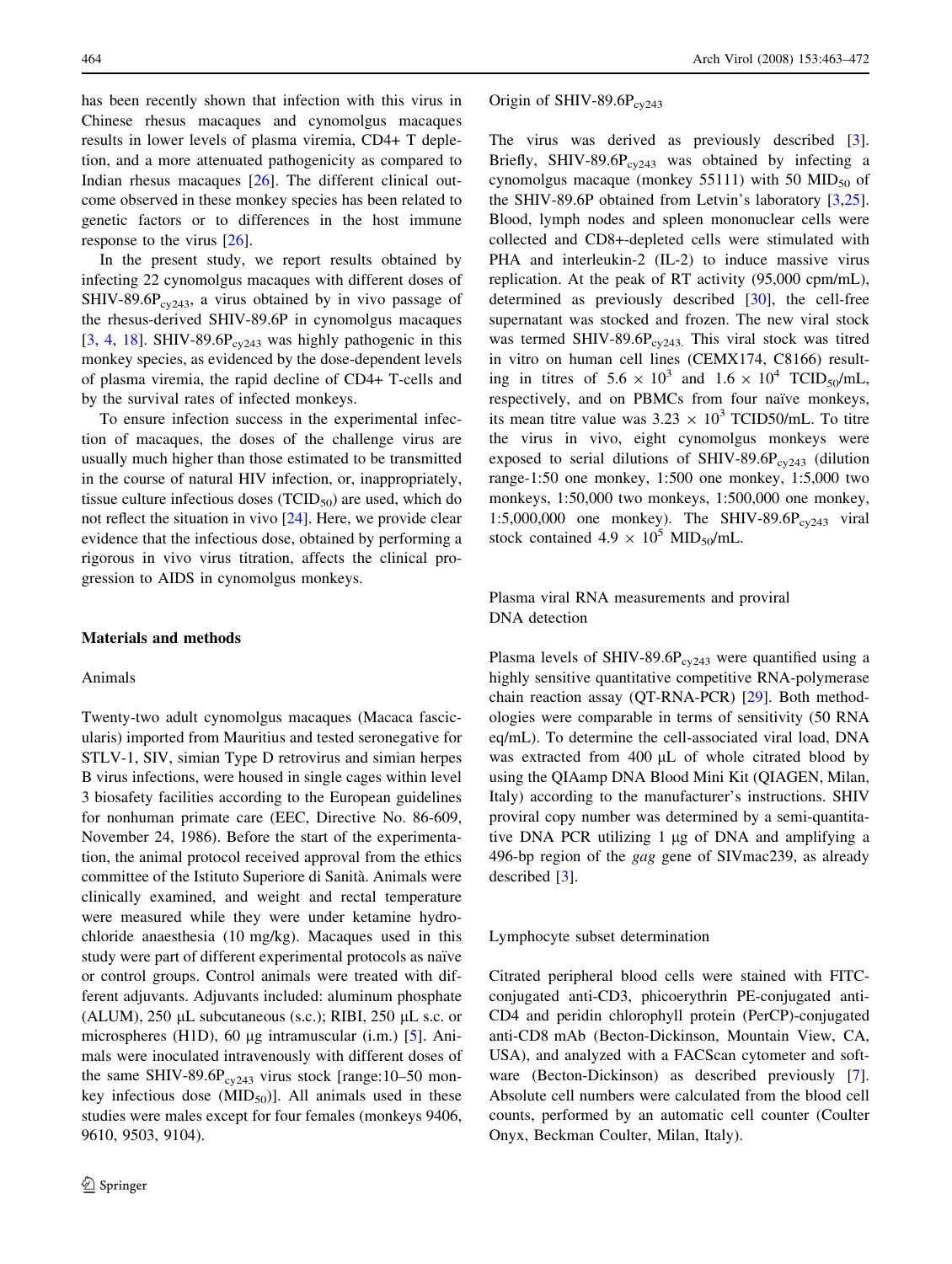#### RT-PCR and sequencing analysis

Viral RNA was isolated from the SHIV-89.6P $_{\rm cv243}$  viral stock by using the QIAamp viral RNA kit (QIAGEN, GmbH, Hilden, Germany). RT-PCR was performed using SuperScript III (Invitrogen, Carlsband, CA, USA) and Platinum Taq High Fidelity (Invitrogen) according to the manufacturer's instructions. Primers were designed based on the SHIV-89.6P KB9 sequence present in GenBank under accession number U89134. Primers (+)5'-CAGTC GCTCTGCGGAGAGGC-3'[nt1-20]), (-)5'-CATCTCCCA CTCTATCTTA-3'[nt520-538]), (+)5'-GCTGTCTTTTAT CCAGGAAGG-3'[nt494-514]), (-)5'-TGCTTGCCCAACT GCATGTAG-3'[nt1951-1971]), (+)5'-GCTGTGGATCTG CTAAAGAA-3'[nt1931-1970]), (-)5'-GTCTCACTCCATT GGTATGTG-3'[nt3410-3430]), (+)5'-GAGTCAGGACAA TCAGTGGTC-3'[nt3327-3347]), (-)5'-GTCCACCATGCC CATCCGAC-3'[nt4961-4980]), (+)5'-AGAGGCTAGAGA GGTGGCATAG-3'[nt4872-4893]), (-)5'-GGCTGAAAGG ATACCTTTGGAC-3'[nt6961-6982]), (+)5'-GTAACACC TCAGTCATTACACAG-3'[nt6934-6956]), (-)5'-AGGAA CACAGCTCCTATTCC-3'[nt7872-7891]), (+)5'-CCATC ACAGGACAAATTAGATG-3'[nt7642-7663]), (-)5'-AAGT GCCAAGGATCCGTTCA-3'[nt8578-8597]), and (+)5'-CC TGGATGGAGTGGGAAAGA-3'[nt8212-8231]), (-)5'-GT CTAAGATTCTATGTCTTC-3'[nt9191-9210]), (+)5'-TGG AAGGGATTTATTACAGTG-3'[nt9167-9187]), (-)5'-TAC TTCTAAAATGGCAGCTTT-3'[nt9840-9860]) were used for reverse transcription of the entire viral genome. These PCR products were directly sequenced.

#### Statistical analysis

Plasma virus levels were expressed as  $log_{10}$  copies/mL before all analysis. Plasma virus and CD4 T-cell count data were reduced to eight measurements for each macaque. To compare the different dose groups, three measurements of viral load and CD4+ T-cells were determined: acute period (median of 2–4 weeks p.i.), post-acute period (median of weeks 8–21) and chronic phase of infection (median of weeks 25–35). The Kruskall–Wallis test was used to assess overall differences among the four dose groups, and the Wilcoxon rank sum test was performed to compare each group to the others.

The smoothed curves of viral load and CD4 T-cells were estimated using a smooth local regression (LOESS), with a quadratic fit and a span of 0.5. Log-rank test was used to compare the survivor functions estimated by the Kaplan– Meier method. Statistical tests were performed at a twosided 5% significance level. All statistical analysis and data processing were performed using SAS<sup>®</sup> software-version 8.1 for Windows (SAS Institute, Cary, NC, USA).

## **Results**

# Origin of SHIV-89.6 $P_{cv243}$

The original SHIV-89.6P viral stock was inoculated intravenously at a dose of 50  $MID_{50}$  in 3 cynomolgus macaques. The course of infection was quite different in the three animals (Fig. [1](#page-3-0)). In fact, in monkey 9, plasma virus reached  $1.6 \times 10^7$  copies/mL 2 weeks post-infection (p.i.) and was maintained at  $10^5$  copies/mL thereafter. Peripheral CD4+ T-cells slightly decreased at 2 weeks p.i. and dropped at 4 weeks, remaining below 1% until week 16. At this time, when plasma viral RNA was  $6.8 \times 10^5$  copies/mL, this monkey was euthanized because of AIDS-related syndrome. In contrast, monkey 27 displayed high viremia at 2 weeks p.i.  $(4.4 \times 10^6 \text{ copies/mL})$ , which declined sharply at 4 weeks p.i.  $(2.1 \times 10^3$  copies/ mL), remaining below the detection limit  $(<50$  copies/mL) from week 8 to week 57 p.i., and subsequently rebounded to  $10^2 - 10^3$  copies/mL by the end of the follow-up (week 77). This monkey experienced a profound CD4+ T-cell depletion starting 2 weeks p.i., reaching a nadir of 6% at week 4 p.i. After the acute phase of infection, this animal showed a partial CD4+ T-cell recovery which, however, remained below 10% up to week 77. The third animal (monkey 55111) exhibited high primary viremia at 2 weeks p.i.  $(1.5 \times 10^6 \text{ copies/mL})$ , which was coincident with a decline in CD4+ T-cells, that, however, was less pronounced (33% at 2 week p.i.) than in monkeys 9 and 27. According to our experience, it is difficult to produce a large-scale stock of virus from a monkey that exhibits a significant depletion of CD4+ T cells, since CD4+ T cells are the primary target in which virus actively replicates. Thus, as a source of virus, we selected monkey 55111 because it presented a less pronounced decline of CD4+ Tcells compared to the other two monkeys. Monkey 55111 was sacrificed at 3 weeks after infection, and the new stock of virus, termed SHIV-89.6P $_{\text{cv243}}$ , was titrated in cynomolgus macaques.

Plasma viral load and CD4+ T-cell levels in cynomolgus macaques inoculated with SHIV-89.6 $P_{cy243}$ 

Naive or control macaques that were part of different experimental protocols were used in this study. The identification number, the viral dose and the treatment for each of the animal are listed in Table [1](#page-3-0). Viral RNA levels were analyzed and compared between the different groups at three different time points. These included: peak of plasma viremia (2–4 weeks p.i.) as the acute phase of infection, post-acute period (median of weeks 8–21), and the chronic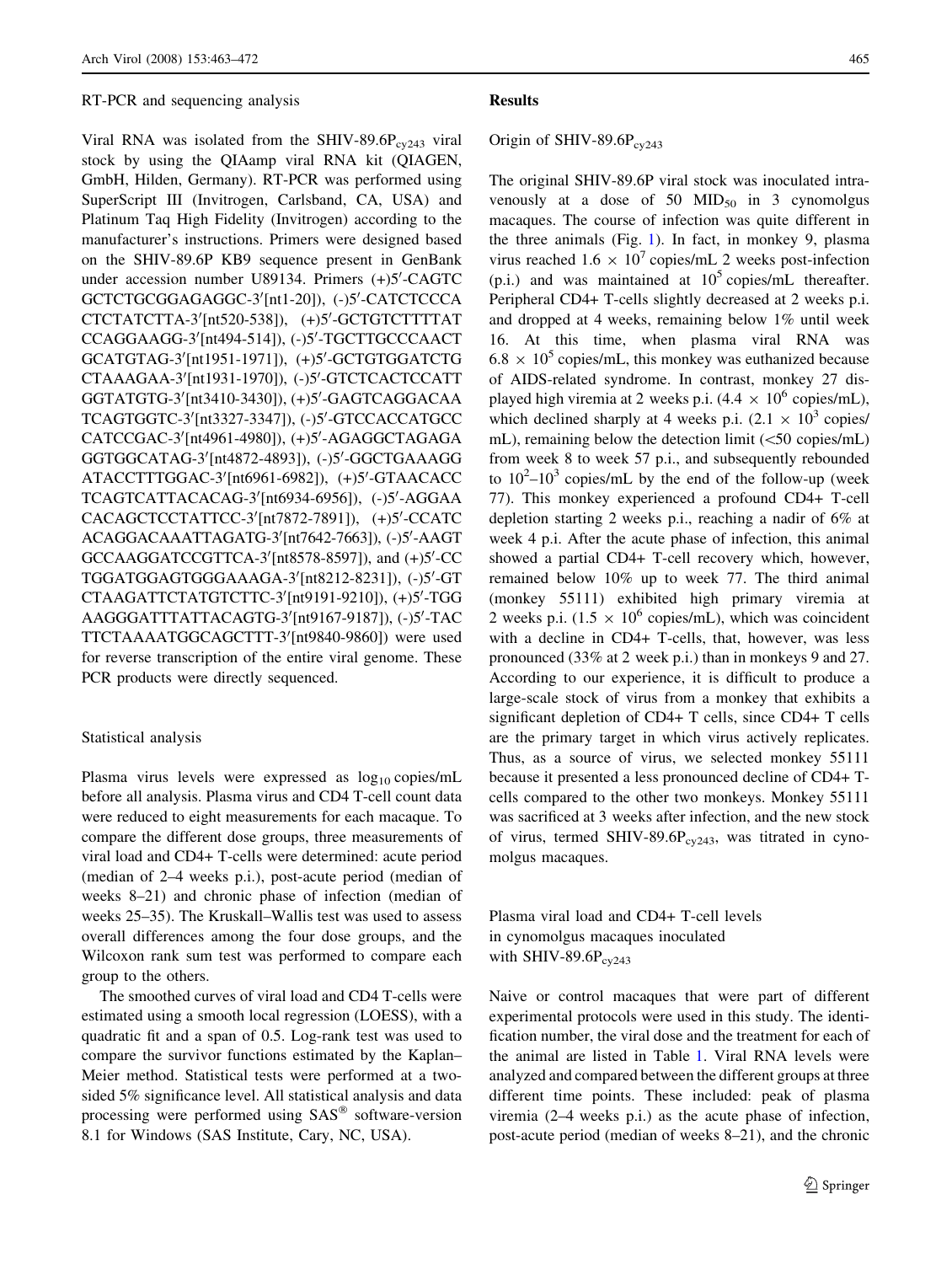<span id="page-3-0"></span>Fig. 1 Profiles of CD4+ T-cells (bars) and plasma viral loads (*lines*) of cynomolgus macaques infected with 50  $MID_{50}$  of SHIV-89.6P. Monkey 55111 was sacrificed at 3 weeks p.i. to obtain a new stock of virus  $(SHIV-89.6P_{cv243})$ 



phase of infection (median of weeks 25–35). In all animals, high levels of viral RNA were rapidly detected and peaked at 2 weeks p.i. (Fig. [2\)](#page-4-0). The peak of viral RNA was significantly higher in the  $50-MID_{50}$  group than in the  $15-MID_{50}$ group ( $P < 0.05$ ), although for the 10-MID<sub>50</sub> group the P value was near the significance level ( $P = 0.0526$ ). In the post-acute phase (weeks 8–21), a 50% reduction in the plasma RNA levels was observed in the  $10-MID_{50}$  groups, while the other dose-groups maintained a higher level of viral replication  $(>10^4$  RNA copies/mL) (Fig. [2\)](#page-4-0). During this time, no significant differences in viral RNA levels among the groups were observed. In the chronic phase of infection (weeks 25–35), the median levels of plasma viremia ranged from  $1 \times 10^2$  in the lowest dose group to  $1.1 \times 10^5$  RNA copies/mL in the highest dose group. During this observation period, the levels of plasma viremia fell and remained below detection (\50 RNA copies/mL for at least two measurements) in 2/3 (66%) and in 3/6 (50%) of the monkeys inoculated with 10 and 15  $MID<sub>50</sub>$ , respectively. In contrast, only one out of three and one out of four animals in the  $20-MID_{50}$  and  $50-MID_{50}$  dose groups, respectively, displayed undetectable plasma viremia levels in the same time period. Although a trend emerged suggesting an association between the amounts of virus administered and viral load, this correlation was not statistically significant. Nevertheless, the comparison between the 15 and the 50  $\text{MID}_{50}$  dose group was near the significance level  $(P = 0.0599)$ .

According to the smooth regression line for the plasma virus level (Fig. [3a](#page-5-0)), it was clear that although viral RNA was detectable in a few animals in the  $15-MID_{50}$  and 50-MID<sub>50</sub> dose groups one week p.i. (average  $1.7 \times 10^2$ RNA copies/mL at 15 MID<sub>50</sub> and 2.0  $\times$  10<sup>4</sup> RNA copies/ mL at 50  $\text{MID}_{50}$ ), the data consistently indicated that the

peak of plasma viremia was at week 2 p.i. Moreover, the viral long-term set point level was reduced in the lower dose groups compared to the higher ones. Monkeys in the  $20-MID_{50}$  and  $50-MID_{50}$  groups displayed a higher longterm set point viremia as compared to monkeys in the  $10-MID_{50}$  and  $15-MID_{50}$  groups, suggesting that viral

|  | Table 1 Monkeys used in the study |  |  |  |
|--|-----------------------------------|--|--|--|
|--|-----------------------------------|--|--|--|

| Animal ID     | Treatment        | Inoculum size          |  |
|---------------|------------------|------------------------|--|
| 61754         | None             | $10$ MID <sub>50</sub> |  |
| 61784         | None             |                        |  |
| 55123         | <b>ALUM</b>      |                        |  |
| 55129         | <b>RIBI</b>      |                        |  |
| AC032         | H <sub>1</sub> D | 15 MID <sub>50</sub>   |  |
| AC739         | H1D              |                        |  |
| AC921         | H1D              |                        |  |
| AC734         | None             |                        |  |
| AC756         | None             |                        |  |
| <b>BD585F</b> | None             |                        |  |
| AC225         | <b>ALUM</b>      |                        |  |
| AC277         | <b>ALUM</b>      |                        |  |
| AC637         | <b>ALUM</b>      |                        |  |
| AF838         | None             |                        |  |
| AF710         | None             |                        |  |
| 61768         | None             | $20$ MID <sub>50</sub> |  |
| 61776         | None             |                        |  |
| 61763         | None             |                        |  |
| 9406          | None             | 50 MID <sub>50</sub>   |  |
| 9610          | None             |                        |  |
| 9503          | None             |                        |  |
| 9104          | None             |                        |  |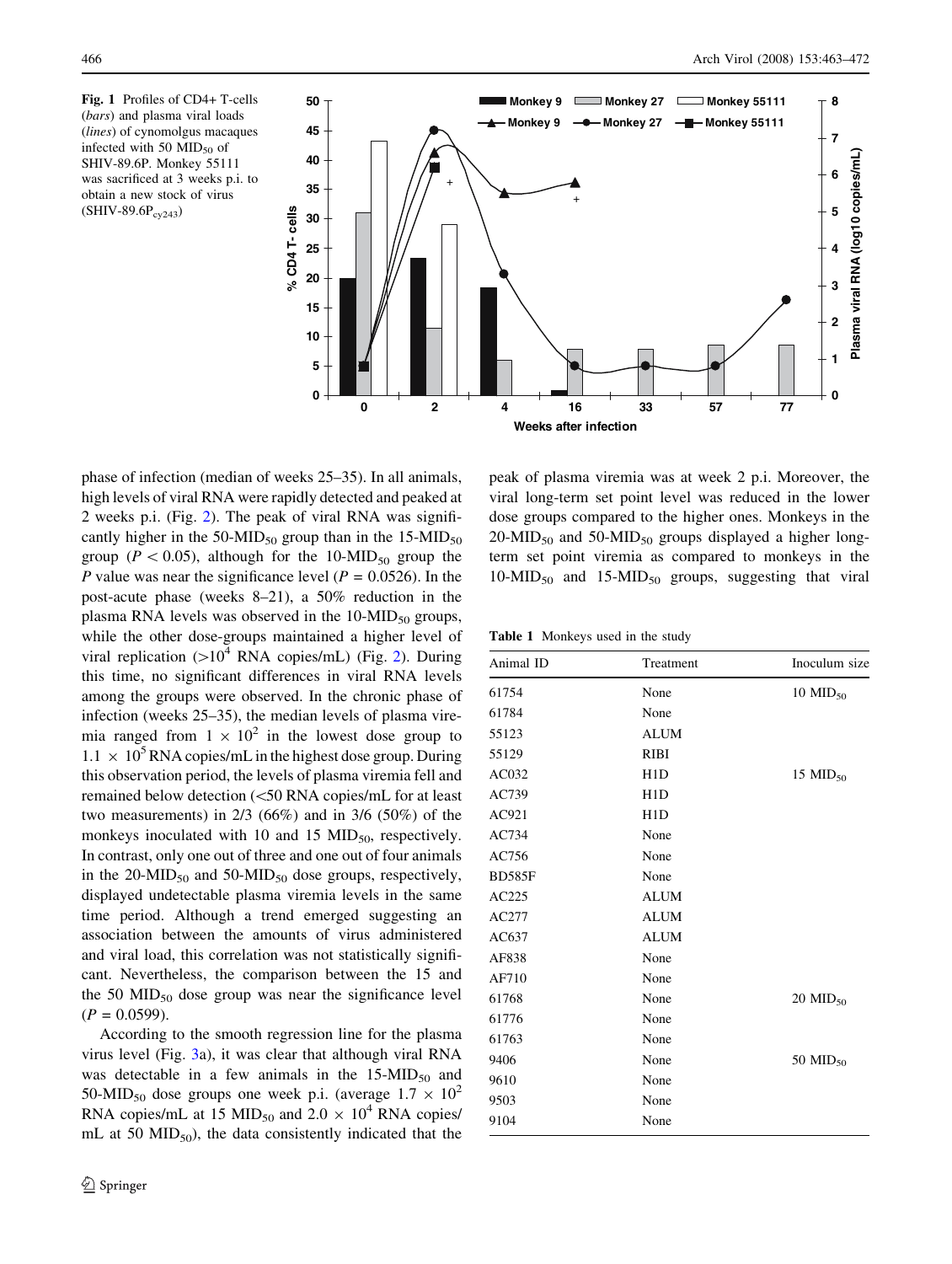<span id="page-4-0"></span>

Fig. 2 Dynamics of viral infection relative to different inoculum size. Viral RNA levels during the acute, post-acute and chronic phase post-infection of cynomolgus monkeys inoculated with 10, 15, 20 and 50 MID<sub>50</sub> of the SHIV-89.6P<sub>cy243</sub>, respectively. The *bars* represent the median values of RNA copies/mL in the different phases of infection. Asterisk indicates a significant difference between 10–50 MID<sub>50</sub> dose group ( $P = 0.05$ ), 15–50 MID<sub>50</sub> dose group ( $P = 0.0055$ ) or 15–50 MID<sub>50</sub> dose group ( $P = 0.0259$ )

dynamic was dependent on the inoculum size. The CD4+ T-cell levels in the different dose groups of monkeys were also compared during the acute, post-acute and long-term set point period. The trend line of the smooth local regression (loess) of the absolute CD4+ T-cell number for each group of monkeys is shown in Fig. [3b](#page-5-0). All animals suffered a progressive and profound CD4+ T-cell decline within 4 weeks p.i. Monkeys that in the acute phase of infection developed a rapid and almost complete loss of CD4+ T-cells (i.e., below 50 cells/ $\text{mm}^3$ ) showed an irreversible CD4+ T-cell depletion during the follow-up period. In contrast, a partial recovery of CD4+ T-cells was observed in the remaining monkeys from all groups starting at week 4 p.i., although they never returned to preinfection values (Fig. [3](#page-5-0)b). However, the trend line of CD4+ T counts in the 10- and  $15-MID_{50}$  groups during all three post-inoculation time periods analyzed was higher than in the 20- and 50-MID $_{50}$  groups. Thus, as for plasma viremia, these results indicate that the CD4 T lymphopenia is related to the amounts of the administered virus.

Clinical outcome and survival analysis in cynomolgus macaques inoculated with SHIV-89.6 $P_{cv243}$ 

Monkeys were monitored for evidence of immunodeficiency and AIDS-related symptoms. Twelve animals with high levels of viral replication and profound CD4+ T-cell depletion in peripheral blood were sacrificed at the first onset of AIDS as required by regulatory authorities for animal welfare. One animal belonging to the  $50-MID_{50}$ group was lost for causes not related to the infection. Cumulative survival rates of the four dose groups through 80 weeks after inoculation with SHIV-89.6P $_{\text{cv243}}$  are shown in the Kaplan–Meier curve (Fig. [4\)](#page-6-0). Although statistical analysis using a log-rank test did not reveal significant differences among the groups ( $P = 0.4843$ ), a clear correlation between the inoculum dose and the rate of disease progression was observed. Conversely, nine monkeys remained asymptomatic for 80 weeks p.i., during which they were monitored for clinical and virological parameters. After a marked loss of CD4+ T-cells in all monkeys at 4 weeks p.i., the three monkeys in the 10-  $MID<sub>50</sub>$  group completely recovered CD4+ T-cells, whereas one out of the five animals in the  $15-MID_{50}$  group and one in the  $20-MID_{50}$  group nearly returned to preinoculation levels at 80 weeks p.i. (Table [2\)](#page-6-0). All surviving animals became aviremic 8–76 weeks p.i., during which proviral DNA was detected in peripheral blood at different time points (Table [2](#page-6-0)). Interestingly, five out of eight monkeys that received adjuvants survived up to week 80, suggesting a potential beneficial effect of the adjuvants on the dynamics of viral replication. However, their virological pattern, such as the absence of plasmaviremia and the presence of provirus, did not differ from that of monkeys that were not treated before infection. In addition, monkeys AC225 and AC637 showed a significant reduction of CD4+ T cells at 80 weeks p.i. as compared to the value of CD4+ T cells of the other monkeys. Altogether, our data indicate that the adjuvants do not have a significant effect on the pathogenicity of the cynos-grown SHIV89.6P nor on the clinical progression of the infection.

Genomic sequence of SHIV-89.6 $P_{cy243}$ 

Since SHIV-89.6P $_{\text{cv243}}$  consistently induced high levels of viral load and rapid disease progression, investigations were done to verify whether the virus had acquired mutations during the in vivo passage that might have changed its replication efficiency and virulence. In order to determine the molecular changes upon transmission to the new host, the entire genome of the SHIV-89.6P $_{\text{cv243}}$  was sequenced (GenBank accession number EF672090) and compared to the published SHIV-89.6P sequence (GenBank accession number U89134). The viral gene sequences were determined directly from PCR products, and they therefore represent the predominant genotype of the viral population. This analysis revealed that SHIV-89.6P $_{\rm{cyc243}}$  and SHIV-89.6P differed by eight amino acids. One mutation in the gag region (457 M/I) and three mutations in pol region (65 A/T, 412 S/L and 770 K/R) of the SHIV-89.6P<sub>cy243</sub> were detected. Three amino acids changes were observed in the gp41 cytoplasmic domain of the envelope protein (756 D/ A, 779 I/T and 842 L/V). One change (109 R/K) was found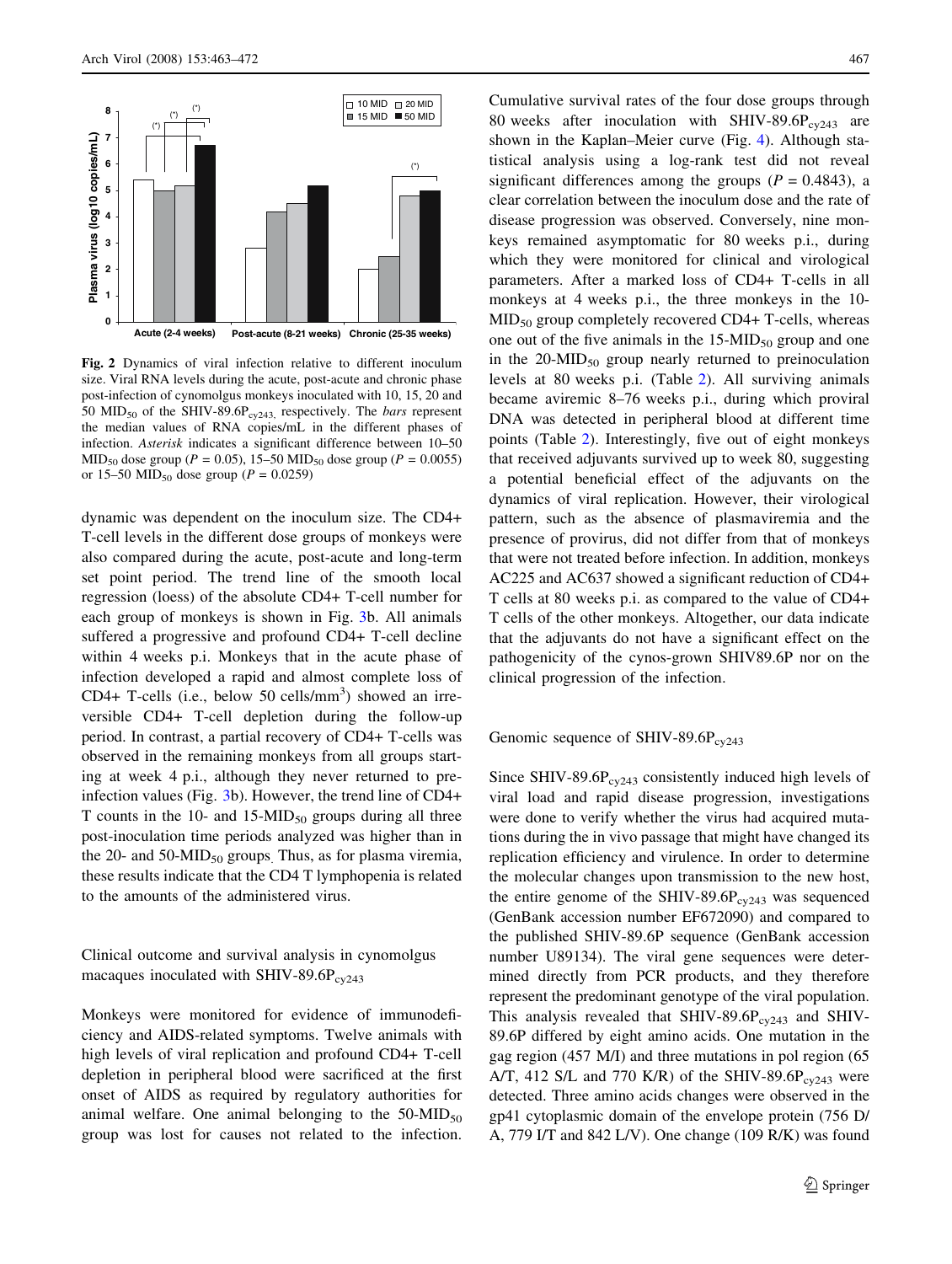<span id="page-5-0"></span>Fig. 3 Changes in plasma virus levels and CD4+ T-cell number after infection with SHIV-89.6 $P_{cy243}$ . The trend line for each panel is a LOESS smoothed average analysis a, of plasmaviremia and b, of absolute CD4+ T-cell counts, calculated for the acute, postacute phase and for the chronic phase set points. On the top of each panel is reported the dose of SHIV89.6P  $_{\text{cv243}}$  used to infect the cynomolgus monkeys. From week 13 up to week 35, nine animals that developed simian AIDS were euthanized



in the nef protein. A single nucleotide difference at position  $312$  in the primer binding site region of the  $5'$  long terminal repeat (LTR) was also identified (Table [3](#page-7-0)). Of note, these amino acid changes were found in the SHIV-C2/1 virus (GenBank accession number AF217181), a SHIV-89.6 variant isolated by in vivo passage in cynomolgus maca-ques [[27\]](#page-8-0). In fact, SHIV-89.6P<sub>cy243</sub> showed 100% identity to the sequence of the highly pathogenic SHIV-C2/1 [[4,](#page-8-0) [24,](#page-8-0) [25](#page-8-0), [26\]](#page-8-0).

# Discussion

SHIV-89.6P is noted for its ability to cause an unusually and typically irreversible CD4 T-cell depletion accompanied by rapid progression to simian AIDS and death, and it has been used as a challenge virus for the evaluation of vaccine efficacy in pre-clinical models [[13,](#page-8-0) [14,](#page-8-0) [25\]](#page-8-0). However, the infection of monkeys with SHIV-89.6P does not mimic the natural course of HIV infection observed in humans, and therefore it cannot represent the ideal challenge model [\[9](#page-8-0)]. In this study, the pathogenicity of SHIV-89.6P $_{\rm{cyc243}}$  a virus obtained by passaging SHIV-89.6P in cynomolgus macaques, was determined by evaluating levels of plasma viremia, CD4+ T-cell number and disease progression [\[16](#page-8-0), [20](#page-8-0), [23](#page-8-0)]. Accordingly, SHIV-89.6 $P_{cv243}$  was highly pathogenic in cynomolgus macaques, indicating that this virus is suitable for assessing vaccine efficacy and that the SHIV-cynomolgus system is a relevant nonhuman primate model for studying lentivirus pathogenesis. In fact,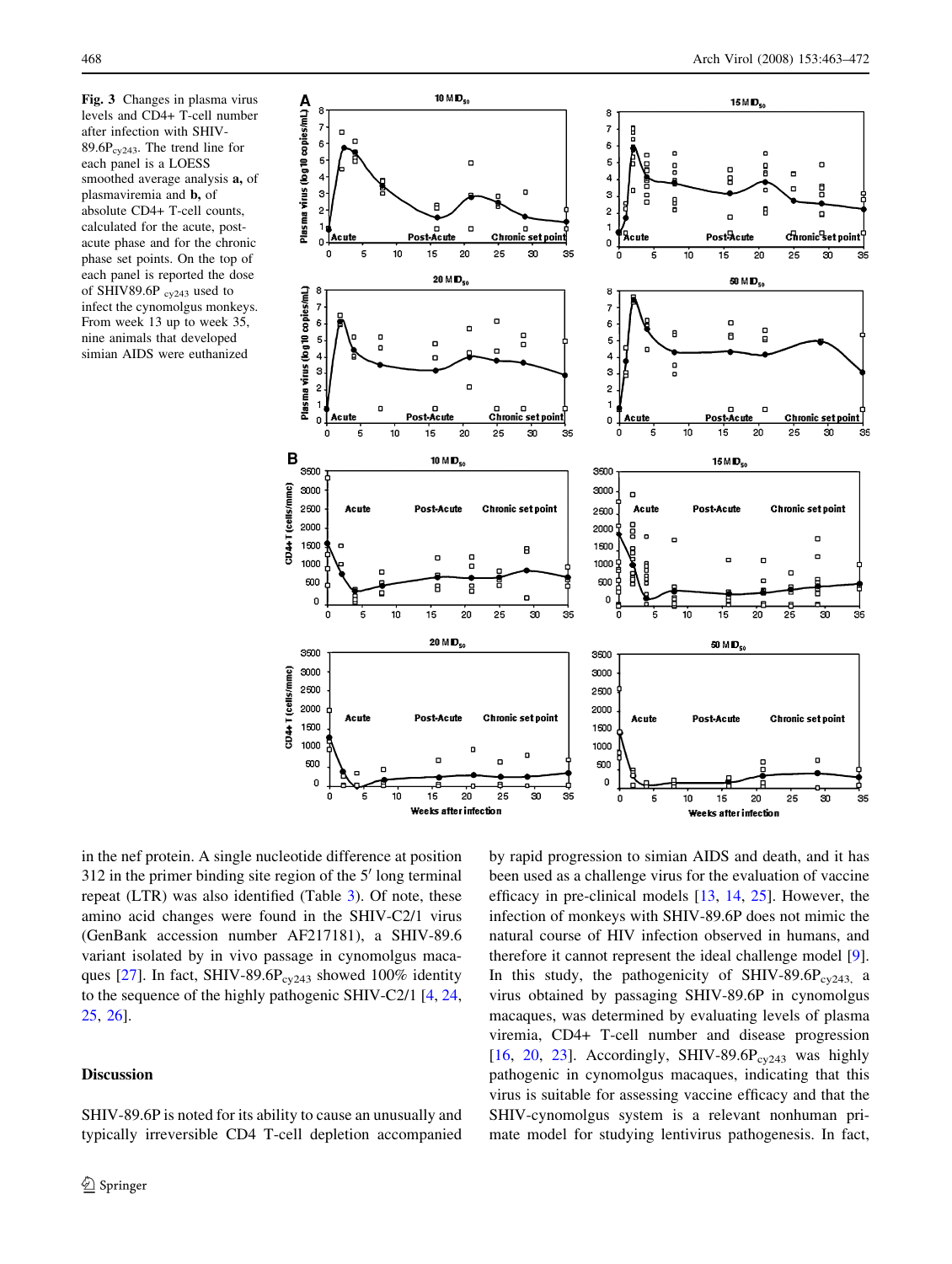<span id="page-6-0"></span>

Fig. 4 A Kaplan–Meier plot of survival rates of monkeys up to 80 weeks post-challenge with the pathogenic SHIV-89.6P $_{\text{cv243}}$  is shown. One animal inoculated with 50  $\text{MID}_{50}$  was lost for reasons not related to the infection. Statistical analysis showed that the result is not significant ( $P = 0.4843$ ), but a correlation between the inoculum size and the rate of disease progression was observed

Table 2 Virological markers in monkeys that survived simian– human virus (SHIV)-89.6 $P_{cv243}$  infection up to 80 weeks

| Inoculum<br>size       | Animal<br>ID  | Week of first<br>undetectable<br>plasma<br>viremia <sup>a</sup> | $CD4+$<br>T-cells <sup>b</sup> | Proviral<br>DNA <sup>c</sup> |
|------------------------|---------------|-----------------------------------------------------------------|--------------------------------|------------------------------|
| $10$ MID <sub>50</sub> | 61754         | 29                                                              | 3332/1578                      | $14(1-140)$                  |
|                        | 55129         | 46                                                              | 505/556                        | $<1$ $(<1-6)$                |
|                        | 55123         | 23                                                              | 947/1180                       | $28(3-80)$                   |
| 15 MID <sub>50</sub>   | AC921         | 21                                                              | 1438/770                       | $48(33-63)$                  |
|                        | <b>BD585F</b> | 13                                                              | 1944/1450                      | $14(9-36)$                   |
|                        | AC225         | 28                                                              | 2006/636                       | $5(2-10)$                    |
|                        | AC637         | 76                                                              | 2829/311                       | 46                           |
|                        | AF838         | 46                                                              | 1200/787                       | $2(2-3)$                     |
| $20 \text{ MID}_{50}$  | 61776         | 8                                                               | 1169/827                       | $60(2-1000)$                 |

Monkeys were grouped according to the virus dose they received. Animals were constantly monitored for virological status until week 80

<sup>a</sup> Absence of plasma viremia from the week shown in the table

 $b$  CD4+ T-cell number (mm)<sup>3</sup> at the day of challenge and at 80 weeks p.i.

<sup>c</sup> Median and range of proviral copies/lg DNA determined in peripheral blood mononuclear cells (PBMC) of infected animals during the aviremic period

 $SHIV-89.6P<sub>cv243</sub>$  caused a massive depletion of circulating CD4+ T-cells early after infection and replicated at high rates, as shown by the high levels of plasma viremia observed in all infected animals. When CD4+ T-cell counts dropped below 50 cells/ $\mu$ L in the first few weeks after infection, monkeys did not recover and progressed to AIDS. This rapid and dramatic depletion of CD4+ T-cells has been extensively described not only for SHIV-89.6P but also for other SHIVs [\[6](#page-8-0), [11,](#page-8-0) [26\]](#page-8-0). In our studies, 8 out of 22 animals belonging to the different dose groups, experienced almost a total CD4+ T-cell depletion in the acute phase of infection that persisted up to the time of death, which occurred by week 35 post-infection. Of note, these animals remained viremic until death. Conversely, when a partial recovery of CD4+ T-cells occurred, the majority of animals contained the viral load and remained asymptomatic for more than 1 year and a half. However, in most of these animals the recovery of circulating CD4+ T-cells was partial since their level remained below 50% of the values observed before infection. Moreover, in 10 out of the 22 infected animals, the plasma viremia remained detectable over 35 weeks of follow-up. Lastly, even if the number of animals that died of AIDS did not statistically correlate with the inoculum viral dose, a trend toward a positive correlation between the infection and the rate of disease progression was observed in the different dose groups. Thus, according to our data, the cynomolgus-derived SHIV-89.6 $P_{cy243}$  is highly pathogenic in cynomolgus macaques.

However, Reimann et al. [[26\]](#page-8-0) have reported attenuated pathogenicity of SHIV-89.6P in cynomolgus macaques. In particular, upon infection with 100  $MID_{50}$  of SHIV-89.6P grown in rhesus monkey, they found lower levels of viremia, better preservation of CD4+ T-cell counts and longer survival of cynomolgus macaques than of rhesus macaques. According to these authors, many factors, such as the origin of the virus and of the animals, could have contributed to determining the diminished susceptibility of cynomolgus macaques to infection. In fact, propagation of virus in an heterologous species may have favoured the selection of viral variants adapted to a more efficient replication and/or enhanced pathogenicity in that species but not necessarily in others. On the other hand, they ascribed the different pathogenicity in the two monkey species to a stronger antiviral immune response occurring in cynomolgus than in rhesus macaques. Moreover, they suggested that changes of viral tropism, such as a lower replication rate in cynomolgus target T-cells, could explain the longer survival observed in this monkey species. In contrast, our results are consistent with studies performed with SHIV-C2/1, a variant of SHIV-89.6 isolated by in vivo passage in cynomolgus macaques, which is able to infect cynomolgus macaques  $[7, 21, 32]$  $[7, 21, 32]$  $[7, 21, 32]$  $[7, 21, 32]$  $[7, 21, 32]$  $[7, 21, 32]$  $[7, 21, 32]$ . Similar to SHIV-89.6P<sub>cy243,</sub> SHIV-C2/1 was shown to infect cynomolgus macaques, inducing high levels of viremia and marked CD4+ T-cell depletion within 2 weeks of the inoculation [[7,](#page-8-0) [21](#page-8-0), [32](#page-9-0)].

With regard to the association of genetic changes with pathogenicity, a limited number of amino acid substitutions in the genome of SHIV-89.6P were found after passage in a cynomolgus macaque. In fact, the SHIV-89.6P $_{\text{cv243}}$ sequence differed from that of SHIV-89.6P KB9 by eight amino acids substitutions, whereas it was identical to the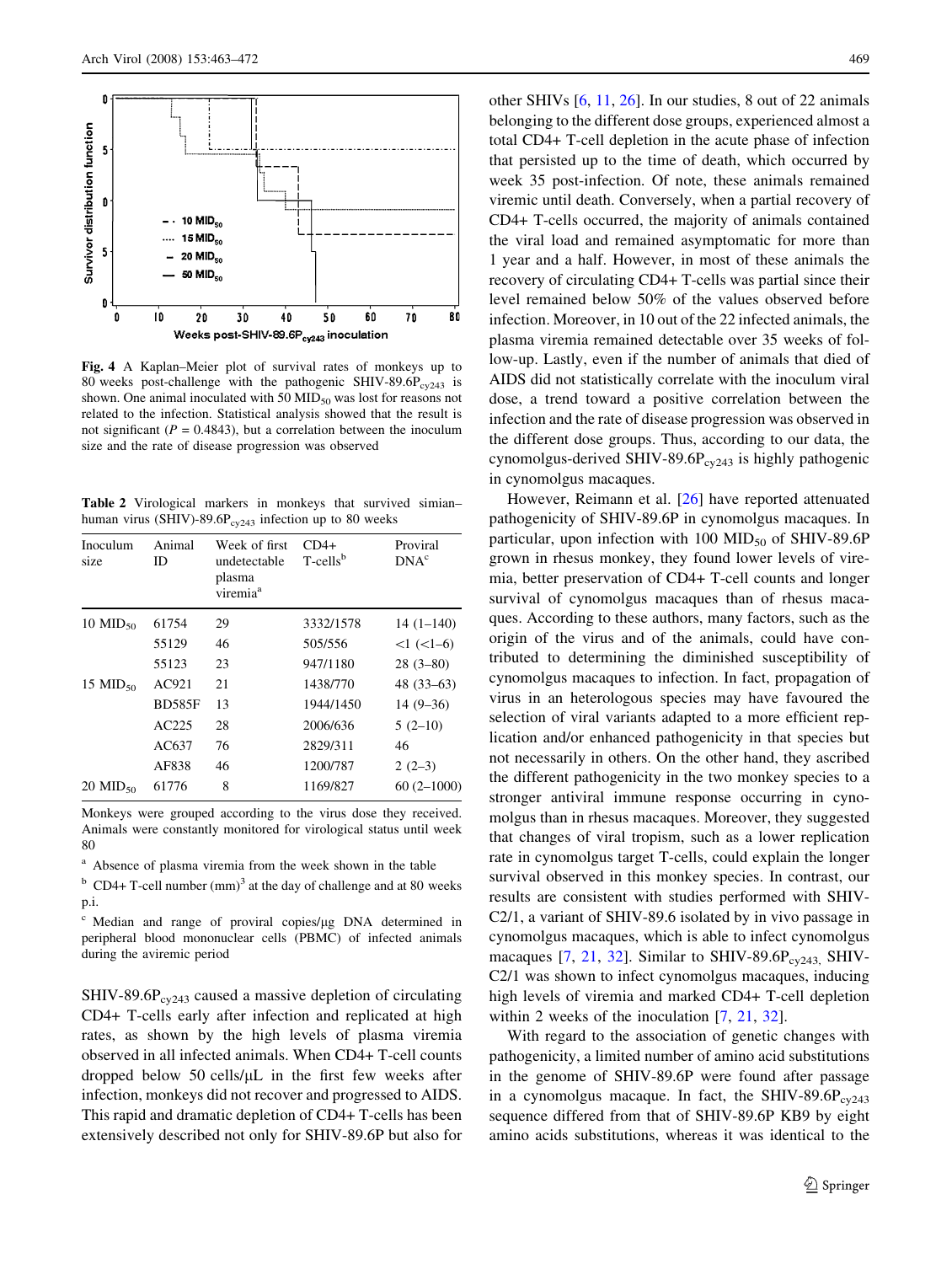|                       | Gag (aa 457) | Pol (aa 65, 412,770) | Env (aa 756, 779, 842) | Nef (aa 109) |
|-----------------------|--------------|----------------------|------------------------|--------------|
| <b>SHIV-89.6P KB9</b> | М            | A S K                | DIL                    | R            |
| SHIVC2/1              |              | T L R                | A T V                  | K            |
| SHIV-89.6 $P_{cv243}$ |              | T L R                | A T V                  | K            |

<span id="page-7-0"></span>**Table 3** Amino acid changes in the simian–human immunodeficiency virus (SHIV)-89.6P<sub>cy243</sub> genome

Amino acid sequence alignments of SHIV-89.6P KB9, SHIVC2/1, SHIV-89.6P<sub>cy243</sub> genomes showed differences in the gag, pol, env, and nef genes, which are indicated in the table (GenBank accession number U89134; AF217181)

sequence of SHIV-C2/1. Three out of eight specific mutations were detected at the junction between the HIV-1 and SIVmac gp41 cytoplasmic tail, and one of these was associated with a charge change. Since it has been shown that the cytoplasmic domain of Env may play an important role in virus infection by modulating its immunogenicity, it is possible that serial in vivo passage of the SHIV-89.6P in a different monkey species may have induced genetic changes responsible for the acquisition of the high virulence of SHIV-89.6P $_{\text{cv243}}$ . A particular aspect that deserves discussion is the dose of the challenge virus used to infect macaques in vaccine protocols. In fact, experimental infections in preclinical studies are usually performed with very high doses of challenge virus to ensure that all monkeys become infected. These high infectious doses exceed the amounts of virus that humans are naturally exposed to by many fold [\[24](#page-8-0)]. Moreover, many preclinical trials in macaques have been conducted using an estimated infectious dose exclusively based on in vitro titration ( $TCID_{50}$ ), which usually does not correspond to the infectious dose determined by in vivo titration. Similarly, the infectious dose obtained from an in vivo virus titration by intravenous exposure could be not directly translated to that necessary to infect monkey via the mucosal route since the mechanisms of infection are different. The mucosa, and in particular, the gastrointestinal tract, represent the major site of HIV replication and amplification, the reservoir, and the initial site of CD4+ T-cell depletion [[31\]](#page-9-0). The primary events of cell-virus interactions at the epithelial barrier are multifaceted, involving a complex virus-host interplay that is not present at the peripheral level [\[10](#page-8-0), [19,](#page-8-0) [31](#page-9-0)]. Thus, an infectious dose able to infect all monkeys when given intravenously is likely to not infect all monkeys when given via the mucosal route. Yet, among the mucosal surfaces (oral, rectal, and vaginal) the architecture of the tissue is different and therefore even the infectious doses might be different. In a vaccine efficacy trial, the exposure of macaques to a low dose will impede the understanding of the protective efficacy due the increased risk of having some control monkeys remain aviremic. On the other hand, the exposure of macaques to limited doses of SIV or SHIV generates mucosal immune responses that are able to contain virus replication to some extent though the

induction of different protective humoral and cell-mediated responses [\[17](#page-8-0), [22](#page-8-0)]. Furthermore, as we concluded in a previous work on SIV- and SHIV-infected macaques, once infection has occurred, there is no influence of either intravenous, rectal or vaginal administration on plasma viremia [\[28](#page-9-0)].

We think that a good compromise between the toostringent high infectious dose and the more realistic low doses would be an accurate estimate of the  $MID_{50}$  based on data generated from in vivo titration.

In conclusion, SHIV-89.6P $_{\text{cv243}}$  is pathogenic in cynomolgus macaques, and the clinical outcome seems to be related to the size of the viral inoculum and to individual host determinants. Ongoing studies on the viral genotype will define more clearly the contribution of molecular changes on disease development and progression. Our data provide clear and systematic information on the importance of the infectious dose on disease progression in monkeys. This finding is not strictly related to the usage of SHIV-89.6P but could be easily extended also to SIV and other SHIV infections.

Acknowledgments This work was supported by grants from the Italian Concerted Action on HIV-AIDS Vaccine Development (ICAV), the Italian National AIDS Program, Ministry of Health, Italy; the AIDS Vaccine Integrated Project (AVIP-European Commission, grant LSHP-CT-2004-503487); the ''Joint Program ISS/Chiron for the development of a combined vaccine against HIV/AIDS''. We thank Piergiorgio Pupino Carbonelli for veterinarian assistance, Elio Iale, Fabio Incitti, all animals caretakers and Patrizia Cocco, Daniela Diamanti, Ferdinando Costa for technical support. We also wish to thank Paola Sergiampietri and Annamaria Carinci for editorial assistance.

## References

- 1. Amara RR, Villinger F, Altman JD, Lydy SL, O'Neil SP, Staprans SI, Montefiori DC, Xu Y, Herndon JG, Wyatt LS, Candido MA, Kozyr NL, Earl PL, Smith JM, Ma HL, Grimm BD, Hulsey ML, Miller J, McClure HM, McNicholl JM, Moss B, Robinson HL (2001) Control of a mucosal challenge and prevention of AIDS by a multiprotein DNA/MVA vaccine. Science 292:69–74
- 2. Barouch DH, Santra S, Schmitz JE, Kuroda MJ, Fu TM, Wagner W, Bilska M, Craiu A, Zheng XX, Krivulka GR, Beaudry K, Lifton MA, Nickerson CE, Trigona WL, Punt K, Freed DC, Guan L, Dubey S, Casimiro D, Simon A, Davies ME, Chastain M, Strom TB, Gelman RS, Montefiori DC, Lewis MG, Emini EA,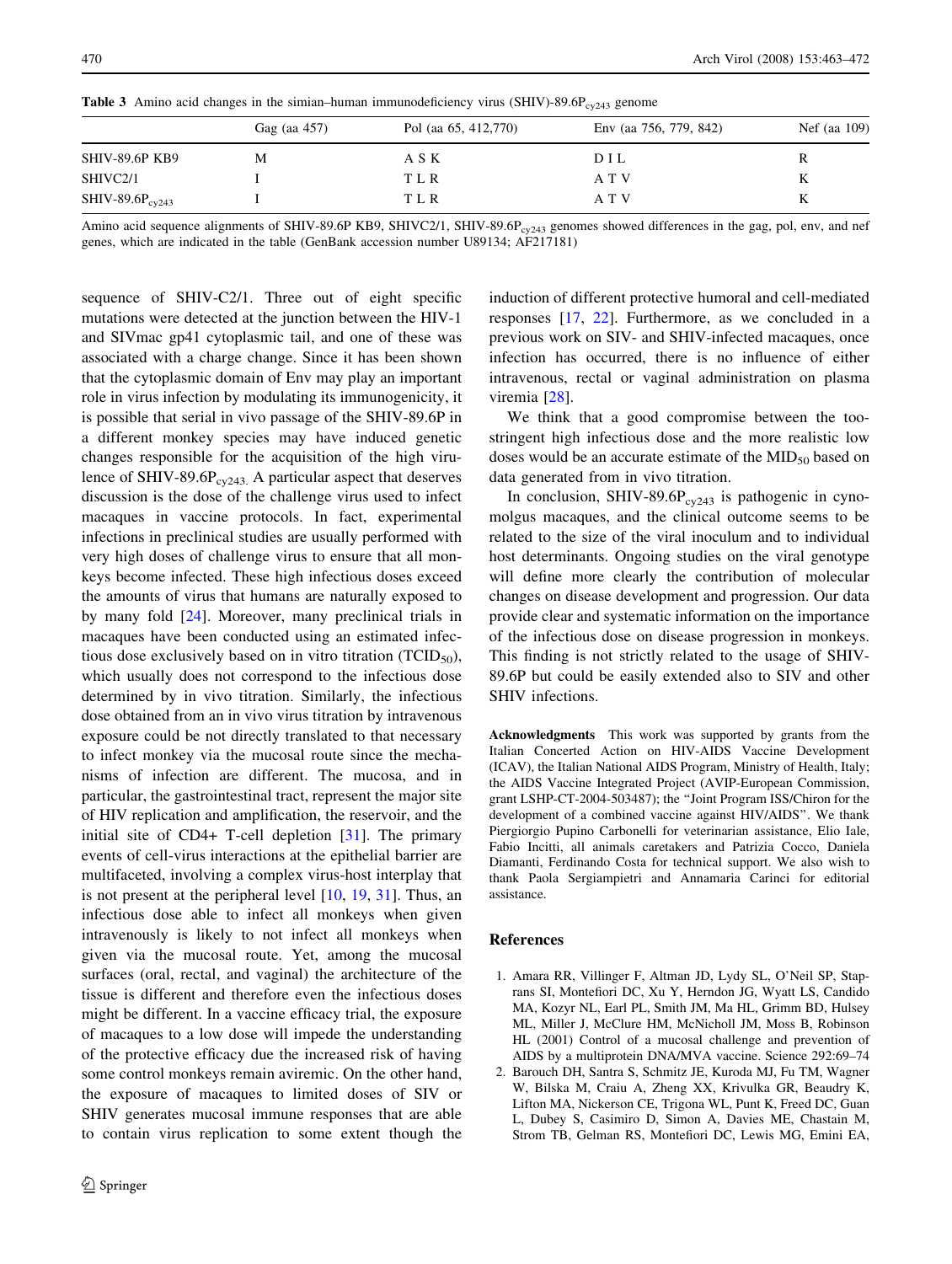<span id="page-8-0"></span>Shiver JW, Letvin NL (2000) Control of viremia and prevention of clinical AIDS in rhesus monkeys by cytokine-augmented DNA vaccination. Science 290:486–492

- 3. Cafaro A, Caputo A, Maggiorella MT, Baroncelli S, Fracasso C, Pace M, Borsetti A, Sernicola L, Negri DR, ten HP, Betti M, Michelini Z, Macchia I, Fanales-Belasio E, Belli R, Corrias F, Buttò S, Verani P, Titti F, Ensoli B (2000) SHIV89.6P pathogenicity in cynomolgus monkeys and control of viral replication and disease onset by human immunodeficiency virus type 1 Tat vaccine. J Med Primatol 29:193–208
- 4. Cafaro A, Titti F, Fracasso C, Maggiorella MT, Baroncelli S, Caputo A, Goletti D, Borsetti A, Pace M, Fanales-Belasio E, Ridolfi B, Negri DR, Sernicola L, Belli R, Corrias F, Macchia I, Leone P, Michelini Z, ten Haaft P, Buttò S, Verani P, Ensoli B (2001) Vaccination with DNA containing tat coding sequences and unmethylated CpG motifs protects cynomolgus monkeys upon infection with simian/human immunodeficiency virus (SHIV89.6P). Vaccine 19:2862–2877
- 5. Caputo A, Brocca-Cofano E, Castaldello A, De MR, Altavilla G, Marchisio M, Gavioli R, Rolen U, Chiarantini L, Cerasi A, Dominici S, Magnani M, Cafaro A, Sparnacci K, Laus M, Tondelli L, Ensoli B (2004) Novel biocompatible anionic polymeric microspheres for the delivery of the HIV-1 Tat protein for vaccine application. Vaccine 22:2910–2924
- 6. Dunn CS, Beyer C, Kieny MP, Gloeckler L, Schmitt D, Gut JP, Kirn A, Aubertin AM (1996) High viral load and CD4 lymphopenia in rhesus and cynomolgus macaques infected by a chimeric primate lentivirus constructed using the env, rev, tat, and vpu genes from HIV-1 Lai. Virology 223:351–361
- 7. Eda Y, Murakami T, Ami Y, Nakasone T, Takizawa M, Someya K, Kaizu M, Izumi Y, Yoshino N, Matsushita S, Higuchi H, Matsui H, Shinohara K, Takeuchi H, Koyanagi Y, Yamamoto N, Honda M (2006) Anti-V3 humanized antibody KD-247 effectively suppresses ex vivo generation of human immunodeficiency virus type 1 and affords sterile protection of monkeys against a heterologous simian/human immunodeficiency virus infection. J Virol 80:5563–5570
- 8. Endo Y, Igarashi T, Nishimura Y, Buckler C, Buckler-White A, Plishka R, Dimitrov DS, Martin MA (2000) Short- and long-term clinical outcomes in rhesus monkeys inoculated with a highly pathogenic chimeric simian/human immunodeficiency virus. J Virol 74:6935–6945
- 9. Feinberg MB, Moore JP (2002) AIDS vaccine models: challenging challenge viruses. Nat Med 8:207–210
- 10. Haase AT (2005) Perils at mucosal front lines for HIV and SIV and their hosts. Nat Rev Immunol 5:783–792
- 11. Igarashi T, Endo Y, Nishimura Y, Buckler C, Sadjadpour R, Donau OK, Dumaurier MJ, Plishka RJ, Buckler-White A, Martin MA (2003) Early control of highly pathogenic simian immunodeficiency virus/human immunodeficiency virus chimeric virus infections in rhesus monkeys usually results in long-lasting asymptomatic clinical outcomes. J Virol 77:10829–10840
- 12. Joag SV, Li Z, Foresman L, Stephens EB, Zhao LJ, Adany I, Pinson DM, McClure HM, Narayan O (1996) Chimeric simian/ human immunodeficiency virus that causes progressive loss of CD4+ T cells and AIDS in pig-tailed macaques. J Virol 70:3189– 3197
- 13. Karlsson GB, Halloran M, Li J, Park IW, Gomila R, Reimann KA, Axthelm MK, Iliff SA, Letvin NL, Sodroski J (1997) Characterization of molecularly cloned simian–human immunodeficiency viruses causing rapid CD4+ lymphocyte depletion in rhesus monkeys. J Virol 71:4218–4225
- 14. Karlsson GB, Halloran M, Schenten D, Lee J, Racz P, Tenner-Racz K, Manola J, Gelman R, Etemad-Moghadam B, Desjardins E, Wyatt R, Gerard NP, Marcon L, Margolin D, Fanton J, Axthelm MK, Letvin NL, Sodroski J (1998) The envelope

glycoprotein ectodomains determine the efficiency of CD4+ T lymphocyte depletion in simian–human immunodeficiency virus-

- infected macaques. J Exp Med 188:1159–1171 15. Li JT, Halloran M, Lord CI, Watson A, Ranchalis J, Fung M, Letvin NL, Sodroski JG (1995) Persistent infection of macaques with simian–human immunodeficiency viruses. J Virol 69:7061– 7067
- 16. Lifson JD, Nowak MA, Goldstein S, Rossio JL, Kinter A, Vasquez G, Wiltrout TA, Brown C, Schneider D, Wahl L, Lloyd AL, Williams J, Elkins WR, Fauci AS, Hirsch VM (1997) The extent of early viral replication is a critical determinant of the natural history of simian immunodeficiency virus infection. J Virol 71:9508–9514
- 17. Ma ZM, Abel K, Rourke T, Wang Y, Miller CJ (2004) A period of transient viremia and occult infection precedes persistent viremia and antiviral immune responses during multiple low-dose intravaginal simian immunodeficiency virus inoculations. J Virol 78:14048–14052
- 18. Maggiorella MT, Baroncelli S, Michelini Z, Fanales-Belasio E, Moretti S, Sernicola L, Cara A, Negri DR, Butto S, Fiorelli V, Tripiciano A, Scoglio A, Caputo A, Borsetti A, Ridolfi B, Bona R, ten HP, Macchia I, Leone P, Pavone-Cossut MR, Nappi F, Ciccozzi M, Heeney J, Titti F, Cafaro A, Ensoli B (2004) Longterm protection against SHIV89.6P replication in HIV-1 Tat vaccinated cynomolgus monkeys. Vaccine 22:3258–3269
- 19. Mattapallil JJ, Douek DC, Hill B, Nishimura Y, Martin M, Roederer M (2005) Massive infection and loss of memory CD4+ T cells in multiple tissues during acute SIV infection. Nature 434:1093–1097
- 20. Mellors JW, Munoz A, Giorgi JV, Margolick JB, Tassoni CJ, Gupta P, Kingsley LA, Todd JA, Saah AJ, Detels R, Phair JP, Rinaldo CR Jr (1997) Plasma viral load and CD4+ lymphocytes as prognostic markers of HIV-1 infection. Ann Intern Med 126:946–954
- 21. Miyake A, Ibuki K, Suzuki H, Horiuchi R, Saito N, Motohara M, Hayami M, Miura T (2005) Early virological events in various tissues of newborn monkeys after intrarectal infection with pathogenic simian–human immunodeficiency virus. J Med Primatol 34:294–302
- 22. Murphey-Corb M, Wilson LA, Trichel AM, Roberts DE, Xu K, Ohkawa S, Woodson B, Bohm R, Blanchard J (1999) Selective induction of protective MHC class I-restricted CTL in the intestinal lamina propria of rhesus monkeys by transient SIV infection of the colonic mucosa. J Immunol 162:540–549
- 23. Parker RA, Regan MM, Reimann KA (2001) Variability of viral load in plasma of rhesus monkeys inoculated with simian immunodeficiency virus or simian–human immunodeficiency virus: implications for using nonhuman primate AIDS models to test vaccines and therapeutics. J Virol 75:11234–11238
- 24. Regoes RR, Longini IM, Feinberg MB, Staprans SI (2005) Preclinical assessment of HIV vaccines and microbicides by repeated low-dose virus challenges. PLoS Med 2:e249
- 25. Reimann KA, Li JT, Veazey R, Halloran M, Park IW, Karlsson GB, Sodroski J, Letvin NL (1996) A chimeric simian/human immunodeficiency virus expressing a primary patient human immunodeficiency virus type 1 isolate env causes an AIDS-like disease after in vivo passage in rhesus monkeys. J Virol 70:6922– 6928
- 26. Reimann KA, Parker RA, Seaman MS, Beaudry K, Beddall M, Peterson L, Williams KC, Veazey RS, Montefiori DC, Mascola JR, Nabel GJ, Letvin NL (2005) Pathogenicity of simian–human immunodeficiency virus SHIV-89.6P and SIVmac is attenuated in cynomolgus macaques and associated with early T-lymphocyte responses. J Virol 79:8878–8885
- 27. Shinohara K, Sakai K, Ando S, Ami Y, Yoshino N, Takahashi E, Someya K, Suzaki Y, Nakasone T, Sasaki Y, Kaizu M, Lu Y,